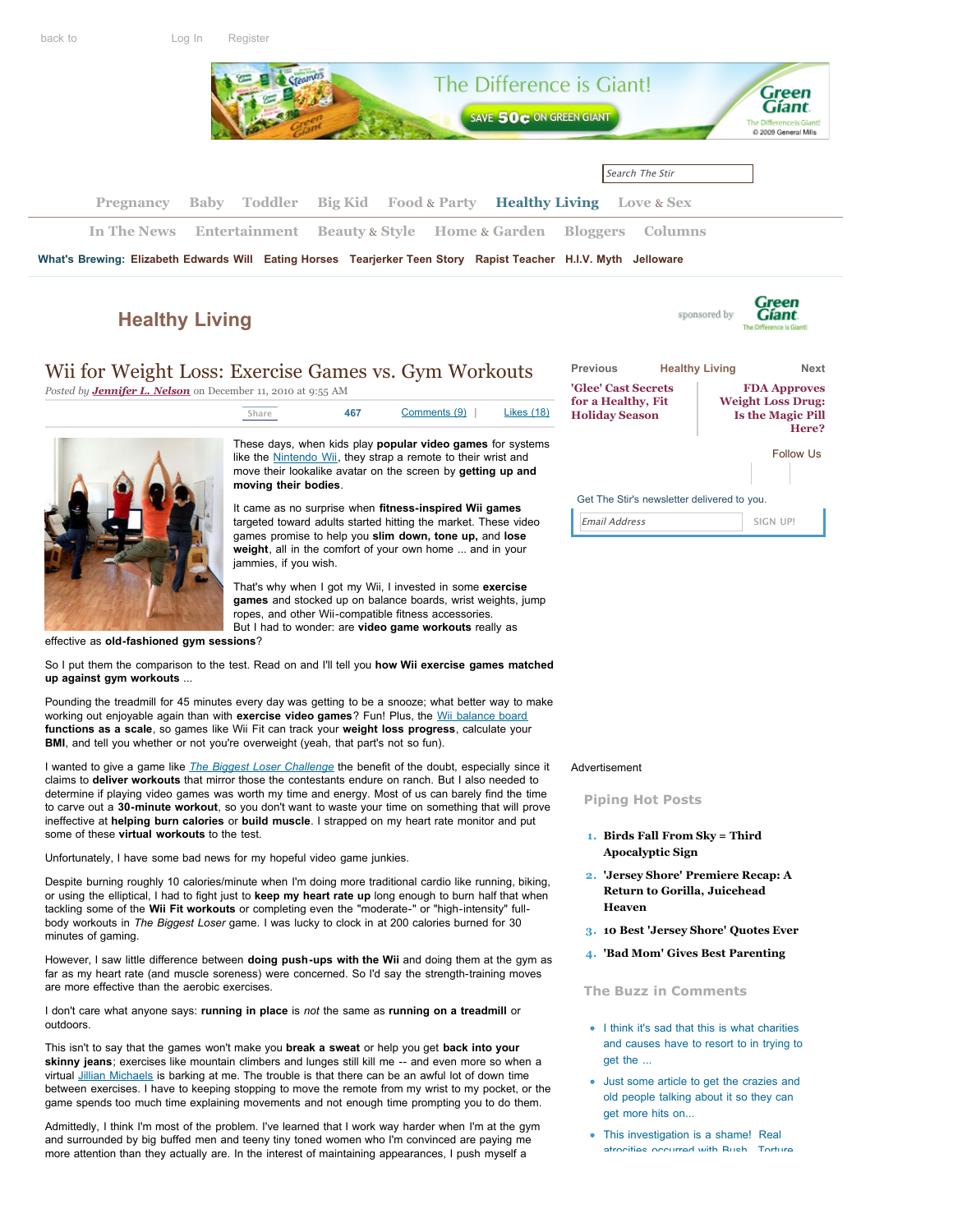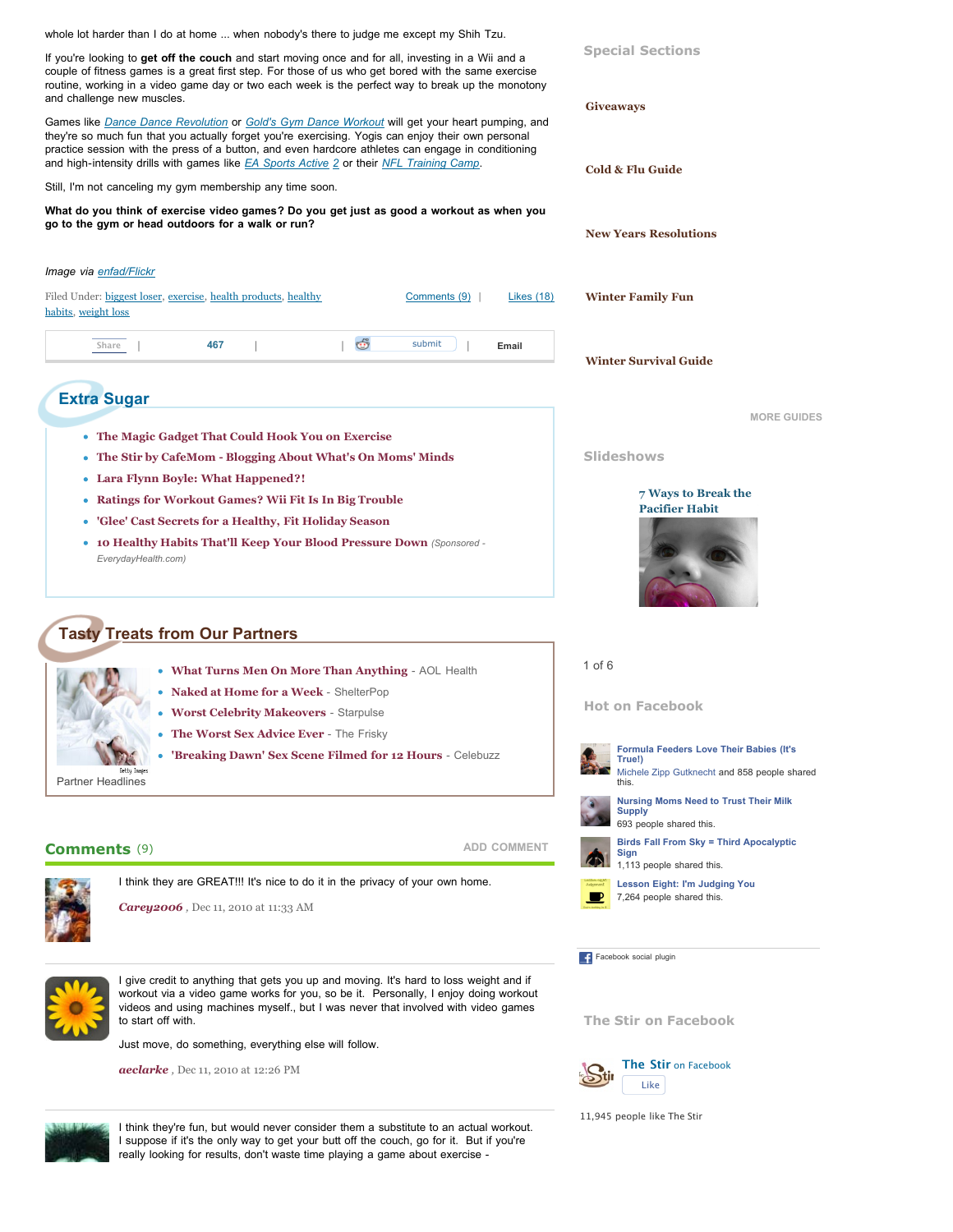

*[hoticedcoffee](http://www.cafemom.com/home/hoticedcoffee) ,* Dec 11, 2010 at 2:35 PM



**The Stir on Twitter**

Oh please, no! Twilight Tattoos: I Am Now Officially Very Afraid:<http://bit.ly/hTrw1P> [18 hours ago](http://www.twitter.com/the_stir/status/23148559809389000)

We love your new red hair, [@KhloeKardashian](http://twitter.com/KhloeKardashian) ! Khloe Kardashian Red Hair: Becomes [#1](http://search.twitter.com/search?q=%231) Sister (Photos):<http://bit.ly/eoSjum> [18 hours ago](http://www.twitter.com/the_stir/status/23140679106437000)

Taylor Swift, we wrote your Jake heartbreak song! Taylor Swift & Jake Gyllenhaal Split, Here's Her Song About Him: <http://bit.ly/fLZTdS> [2 days ago](http://www.twitter.com/the_stir/status/22494597288567000)

**Ewitter** 

**[FOLLOW US ON TWITTER](http://www.twitter.com/the_stir)**

## **Featured Bloggers**



**[Amy Corbett Storch](http://thestir.cafemom.com/blogger/14/amy_corbett_storch)** Latest Entry [A Three-Year Blip](http://thestir.cafemom.com/healthy_living/113573/http://thestir.cafemom.com/toddler/114427/a_threeyear_blip)



### **[Linda Sharps](http://feeds.feedburner.com/cafemom/thestir/blogger/15)** Latest Entry

[John Edwards Engagement: Are](http://thestir.cafemom.com/healthy_living/113573/http://thestir.cafemom.com/in_the_news/114737/john_edwards_engagement_are_the) the Rumors True?



#### **[Julie Marsh](http://thestir.cafemom.com/blogger/19/julie_marsh)** Latest Entry [Representative Darrell Issa: In](http://thestir.cafemom.com/healthy_living/113573/http://thestir.cafemom.com/in_the_news/114517/representative_darrell_issa_in_search) Search of Waste, Fraud, and Abuse



**[Jenny Erikson](http://feeds.feedburner.com/cafemom/thestir/blogger/32)** Latest Entry This Is No Time to Increase the [Debt Ceiling: Cut Spending Instead](http://thestir.cafemom.com/healthy_living/113573/http://thestir.cafemom.com/in_the_news/114719/this_is_no_time_to)



**[Gabrielle Blair](http://feeds.feedburner.com/cafemom/thestir/blogger/39)** Latest Entry [Be Seduced by the Dark Side With](http://thestir.cafemom.com/healthy_living/113573/http://thestir.cafemom.com/home_garden/114688/be_seduced_by_the_dark) These Bold Walls



**[Lindsay Ferrier](http://feeds.feedburner.com/cafemom/thestir/blogger/50)** Latest Entry [Eva Longoria and Her Concealer](http://thestir.cafemom.com/healthy_living/113573/http://thestir.cafemom.com/beauty_style/114668/eva_longoria_and_her_concealer) **Disaster** 



**[Jenny Lawson](http://thestir.cafemom.com/blogger/73/jenny_lawson)** Latest Entry [Lesson Nine: Parenting Idioms for](http://thestir.cafemom.com/healthy_living/113573/http://thestir.cafemom.com/big_kid/114565/lesson_nine_parenting_idioms_for) Our Time



**[Jill Smokler](http://feeds.feedburner.com/cafemom/thestir/blogger/75)** Latest Entry [10 Reasons Winter Stinks](http://thestir.cafemom.com/healthy_living/113573/http://thestir.cafemom.com/toddler/114485/10_reasons_winter_stinks)

**[VIEW ALL](http://thestir.cafemom.com/bloggers)**



There is no substitute for good, old-fashioned exercise. Holosfitness.com offers step-by-step instruction on hundreds of exercises, all of which are posted for free. Holosfitness.com is a free online fitness tool, complete with a wide array of health, fitness, and nutrition-related information.

*Nonmember comment from [Greg](http://www.holosfitness.com/),* Dec 11, 2010 at 5:20 PM



If you want a great workout buy a kinect and get the fighters uncaged game as well as the dance game. Heck even the adventures game that comes with it will get your booty moving!! IDc what anyone says playing kinect will burn a ton of calories and get your heart rate up plenty. And i'm a runner saying so. *[knfisch](http://www.cafemom.com/home/knfisch) ,* Dec 12, 2010 at 5:19 PM

I was wondering about the wii balance board. Think I prefer my gym workouts



definitely now. *[Just2busymom](http://www.cafemom.com/home/Just2busymom) ,* Dec 12, 2010 at 7:08 PM



[I have never used a game system to lose weight.](http://feeds.feedburner.com/cafemom/thestir/blogger/14)

*[tazdvl](http://www.cafemom.com/home/tazdvl) ,* Dec 12, 2010 at 8:39 PM



I have been following Commando for some time and from the fence and have tried some of the exercises. They seem like a good fit for me and are quite challenging, and I think I am ready to purchase one program or the other (e.g TF Commando or [the newer TF Warrior\). I wondered if you would please comment on any differences.](http://feeds.feedburner.com/cafemom/thestir/blogger/19) I am interested in some aspects of both programs. How are they different? My interest is for general fitness and martial arts. Appreciate whatever comments you can offer, and thanks for such extensive reviews. Happy Holidays *Nonmember comment from [AnnoggEls](http://tacfitcommandorviews.blogspot.com/),* Dec 17, 2010 at 12:29 PM



#### I would prefer to use the WII

*[fryshannon34](http://www.cafemom.com/home/fryshannon34) ,* Jan 4, 2011 at 9:35 AM

1-9 of 9 comments

### **Add a Comment**

| Log in with Facebook |  |  |  |
|----------------------|--|--|--|
| Log in to CafeMom    |  |  |  |
| Comment as a guest   |  |  |  |

#### **Use Your Facebook Profile**

Leave your comment below. When you click "Submit", you will be prompted to log in to Facebook to continue. [After logging in to Facebook, your comment will appear](http://feeds.feedburner.com/cafemom/thestir/blogger/73) on The Stir with your first name, last name, and Facebook avatar.

**Your Comment**



**SUBMIT**